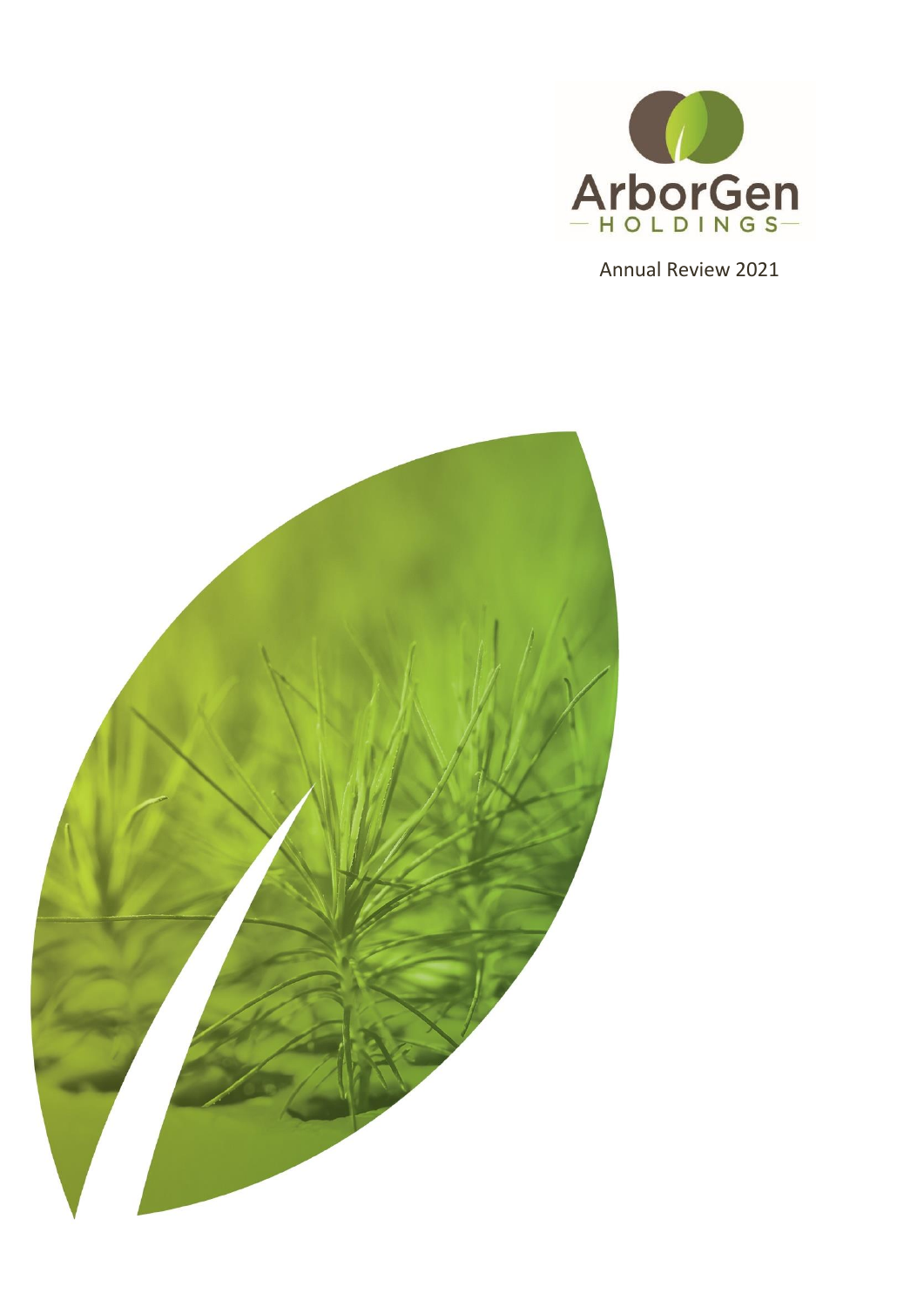# **Chairman and CEO's Letter**

#### Dear Shareholder

This Review outlines ArborGen Holdings Limited's performance for the twelve-month period to 31 March 2021 and our assessment of the Company's near-term growth trajectory. All dollar values are in US currency unless otherwise stated.

The fiscal year ending March 2021 (FY2021) proved to be one of the most challenging periods we have experienced, as the global Covid pandemic materially affected sales in two of the three regions in which we operate – the United States and Brazil. While in Brazil the impact was expected through most of the year, in the US it was not until lifting season when the extent of the impact of Covid on seedling demand (which affected the entire seedling market) became apparent. Given these unprecedented conditions, we are extremely pleased to be able to report solid year-over-year performance, with significant improvements in net earnings, operating cash flow and US GAAP EBITDA<sup>1</sup>, and a reduction in net debt.

Looking ahead, strong underlying demand for solid wood products in the US over the next decade due to years of underbuilding, demographic changes, an ageing housing stock, and structural supply constraints in Canada, the Western United States and Europe is driving an expansion in sawmill capacity in the US South. This growth in timber demand will in turn support increasing demand for softwood seedlings over the next decade. These market dynamics create a strong tailwind for the execution of our strategy to drive the market to advanced genetics and we are expecting that a significant increase in Mass Control Pollinated (MCP) seedling production and sales will drive strong growth in our earnings and cash flow over the next few years.

#### **Highlights**

 $\overline{\phantom{a}}$ 

- **Profit growth in FY2021 in line with expectations despite Covid impact**
- Material improvement in net earnings to \$3.2m (\$2.7m loss in FY20)
- Strong operating cash flow of \$9.9m, up 106%
- Reduction in net debt to \$27.4m, down \$2.2m
- **Doubling of US-GAAP EBITDA<sup>1</sup> to \$11.3m, up 109%**
- Well positioned for FY22 with 30% increase in MCP seed harvested
- Further growth of MCP expected in future years from maturity of orchards and flowers pollinated in FY21
- Strong housing growth and carbon credits provide significant growth opportunities
- Added opportunity to extend proprietary intellectual property into other crop species
- US-GAAP EBITDA guidance for FY22 of \$13 \$14.5 million a material increase on FY21 which included government grant income.

<sup>&</sup>lt;sup>1</sup> US-GAAP EBITDA is US-GAAP Earnings Before Interest, Tax, Depreciation and Amortisation. ArborGen uses US-GAAP EBITDA when discussing financial performance. This is a non-GAAP financial measure and is not recognised within IFRS. Non-GAAP financial measures should not be viewed in isolation nor considered as a substitute for measures reported in accordance with GAAP. Management believes that US-GAAP EBITDA provides useful information, as it is used internally to evaluate performance, and it is also a measure that equity analysts focus on for comparative company performance purposes, as the measure removes distortions caused by differences in asset age, depreciation policies and debt:equity structures. A reconciliation is provided in note 30 of the financial statements.

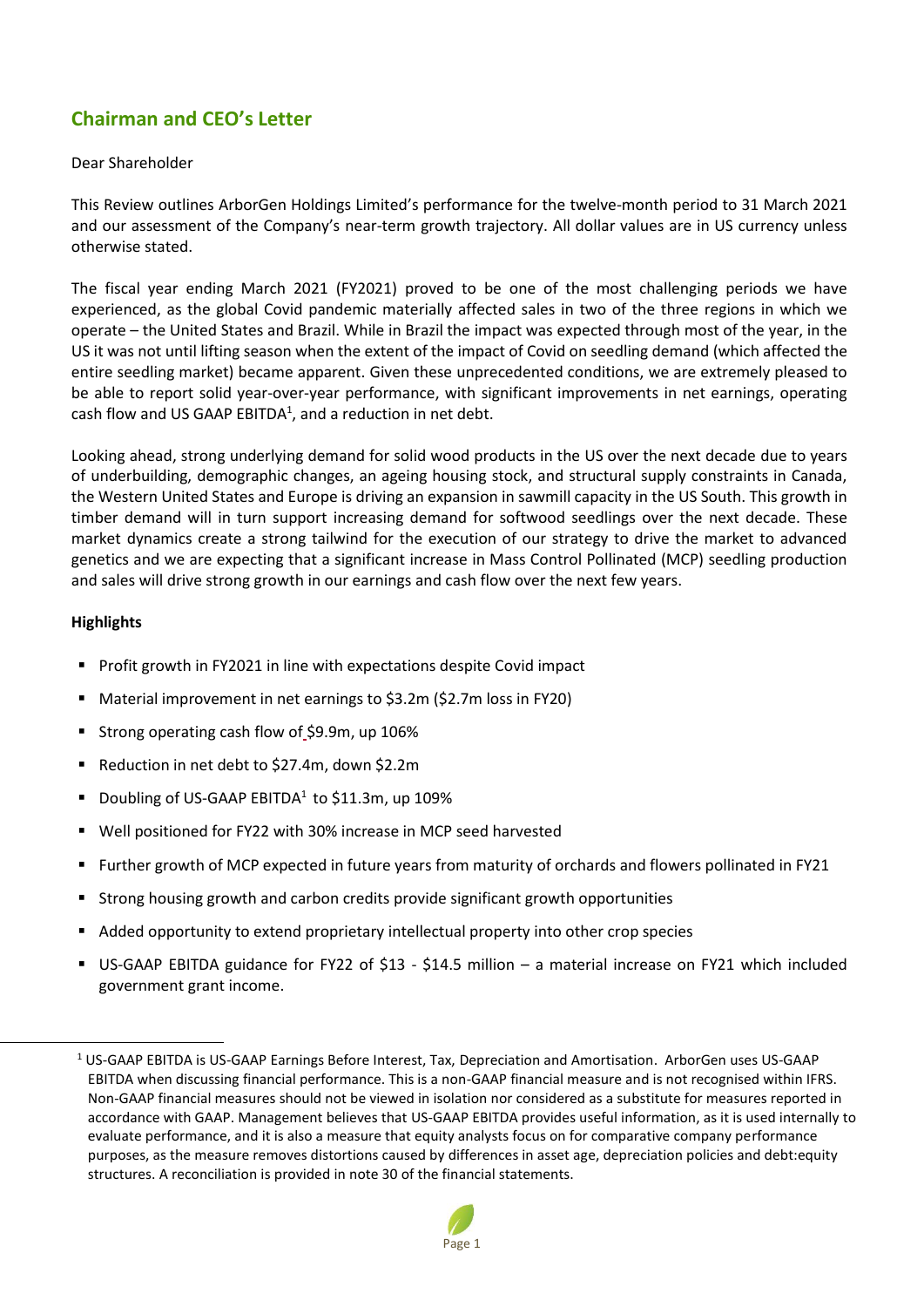# **Financial Performance**

### 12 months ended 31 March

 $\overline{\phantom{a}}$ 

| US \$m                                                           | <b>FY21</b> | <b>FY20</b> | %<br>change |
|------------------------------------------------------------------|-------------|-------------|-------------|
| Revenue                                                          | 52.7        | 56.9        | $-7%$       |
| Operating Earnings (before other significant items) <sup>2</sup> | 2.6         | 2.4         | 8%          |
| Net Earnings                                                     | 3.2         | (2.7)       | N/A         |
| Net Cash from Operating Activities                               | 9.9         | 4.8         | 106%        |
|                                                                  |             |             |             |
| US GAAP EBITDA <sup>1</sup>                                      | 11.3        | 5.4         | 109%        |
| Net Debt                                                         | 27.4        | 29.6        | $-7%$       |

During the twelve-month period, the Group reported:

- Revenue of \$52.7 million, comprising sales of \$36.8 million in the US, \$9.9 million in New Zealand and Australia, and \$6.0 million in Brazil. This is down from the \$56.9 million reported in the prior period and is almost entirely due to sales reductions in the United States and Brazil.
- Operating earnings (before other significant items) of \$2.6 million, up \$0.2 million on the \$2.4 million recorded in the prior period.
- Significant improvement in net earnings of \$3.2 million<sup>3</sup> up from a loss of \$2.7 million recorded in the prior period. During the period, ArborGen received \$4.3 million from the US Small Business Administration (SBA) under the Paycheck Protection Program (PPP) of which \$3.4 million was recognised as other income in the twelve-month result. The prior period net loss of \$2.7 million included \$3.9 million of charges, including \$1 million of seedling credits provided to customers to address prior period seedling survival claims, and \$2.3 million of seed cost adjustments.
- US-GAAP EBITDA of \$11.3 million (excluding public company / corporate costs of \$1.3 million) a material improvement on the prior period's \$5.4 million*.*
- Net cash from operating activities of \$9.9 million, a doubling of the \$4.8 million in the prior period (including Covid grants).
- Net debt (excluding \$5.9 million of capitalised leases and deferred grant income) of \$27.4 million, down from \$29.6 million in the prior comparable period. Net debt would have been even lower but for the late lifting season brought about by restrictions on migrant labour into the US from Central America, which resulted in accounts receivable being approximately \$2 million higher than would otherwise have been the case at year end. Such receivables were collected in April. The main use of cash during the period was a \$2.5 million spend on building the supply of higher value MCP seed inventory in the US as MCP bagging and pollination activity increased by over 30% compared to the prior period.

 $3$  Net earnings include a biological asset loss of \$0.1 million (\$0.6 million loss in the prior period) which relates to a share of earnings on seedling crop still in the ground, as required under IFRS.



<sup>&</sup>lt;sup>2</sup> Includes other significant items of \$2.0 million comprising government grant subsidies of \$3.7 million, partially offset by expenses in the period of \$1.7 million relating to seedlings written-off and incremental Covid expenses incurred in the period (2020: a loss of \$3.9 million).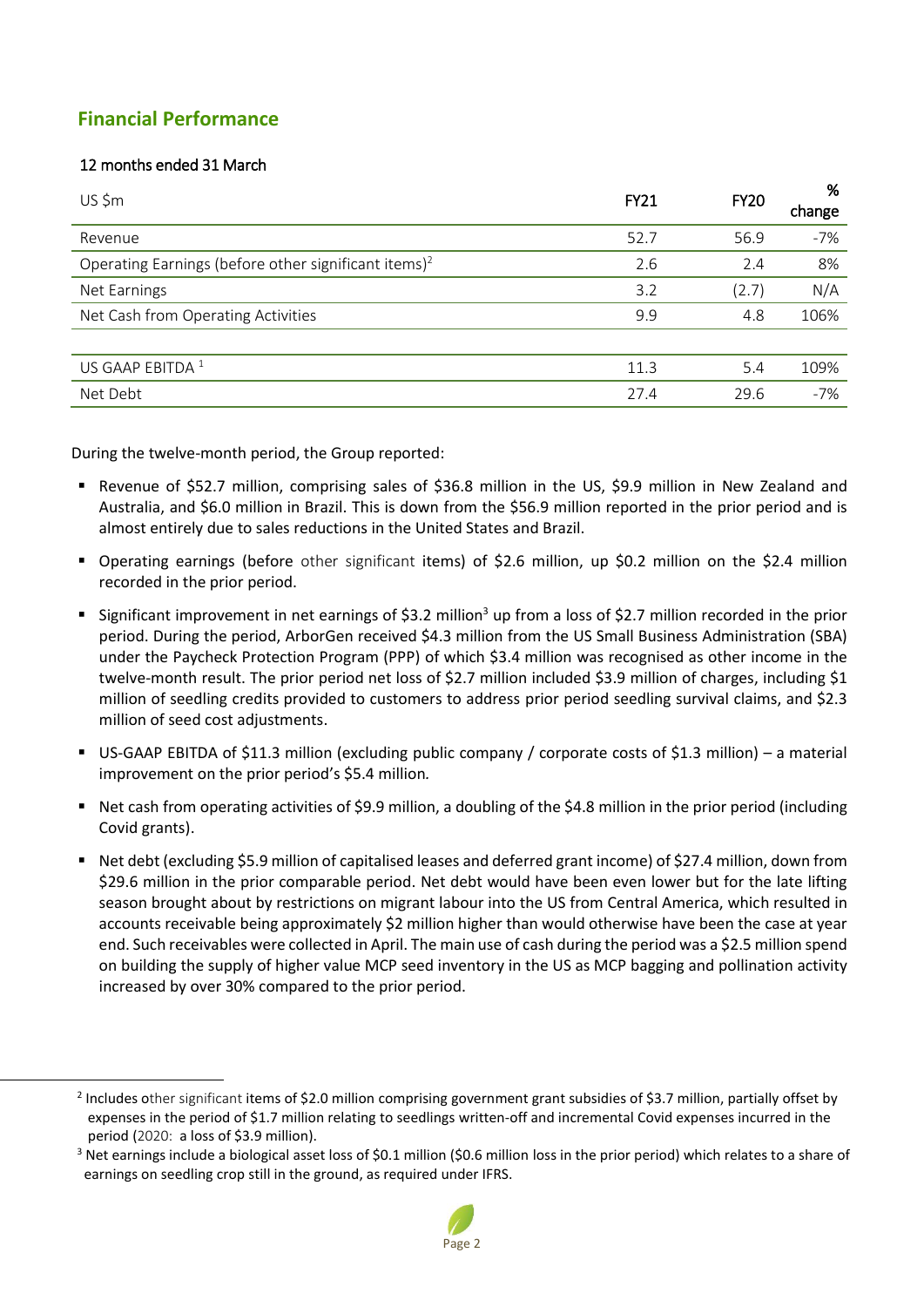#### **Seedling Sales Performance**

Turning to seedling sales performance in the 12 month period to 31 March 2021, ArborGen sold 391 million seedlings globally – 294 million seedlings in the US (including 263 million loblolly pine seedlings of which 31% were MCP and varietal seedlings), 32 million seedlings in Australasia, and 65 million seedlings in Brazil.

|                              | <b>Seedling Sales</b> | <b>Seedling Sales</b> |
|------------------------------|-----------------------|-----------------------|
|                              | FY21(m)               | FY20(m)               |
| <b>USA</b>                   | 294                   | 333                   |
| <b>USA Loblolly MCP%</b>     | 31%                   | 30%                   |
| <b>Brazil</b>                | 65                    | 65                    |
| <b>New Zealand/Australia</b> | 32                    | 39                    |
| Total                        | 391                   | 437                   |

In the US, unit seedling sales decreased by just over 10% to 294 million units in the period, from 333 million seedling units in the prior period. This sales reduction year-over-year is largely explained by the global pandemic which affected ArborGen in two key ways:

- Sawmill closuresin the early part of calendar year 2020 resulted in delayed log harvesting and, in turn, critical site preparation activities, both key prerequisites for seedling planting (customers typically clear and prepare land for planting from March through to October with planting starting in November); and
- Temporary suspension of non-immigrant worker H2-B visas into the US combined with planting crews contracting Covid, led to planting labour shortages during the critical planting season.

Added to this, a number of hurricanes during the period (particularly Hurricane Laura) affected site preparation progress in certain regions.

Our New Zealand and Australian operations had a solid year despite seedling sales decreasing year-over-year to 32 million from 39 million – driven entirely by a reduction in NZ of lower margin sales of Open Pollinated (OP) seedlings that supported the NZ Government's one billion trees programme in the prior year.

In Brazil, sales of 65 million seedlings were flat on prior year as this region was hit the hardest by the pandemic in 2020, followed by an extended drought season. That said, gross margin improved significantly year-overyear due to reduced reliance on third party nursery production capacity following the integration of two leased nurseries into our operations.

# **Key Growth and Strategic Initiatives**

With the core building blocks of the business now in place, we continue to progress the strategic, operational, and financial goals we have set for the business:

- Expanding our supply of proprietary advanced genetics, and growing sales of advanced products;
- **Mitigating the risk of adverse climatic events;**
- **Improving cash flow generation; and**
- Expanding our footprint in a capital-light manner in our core growth regions.

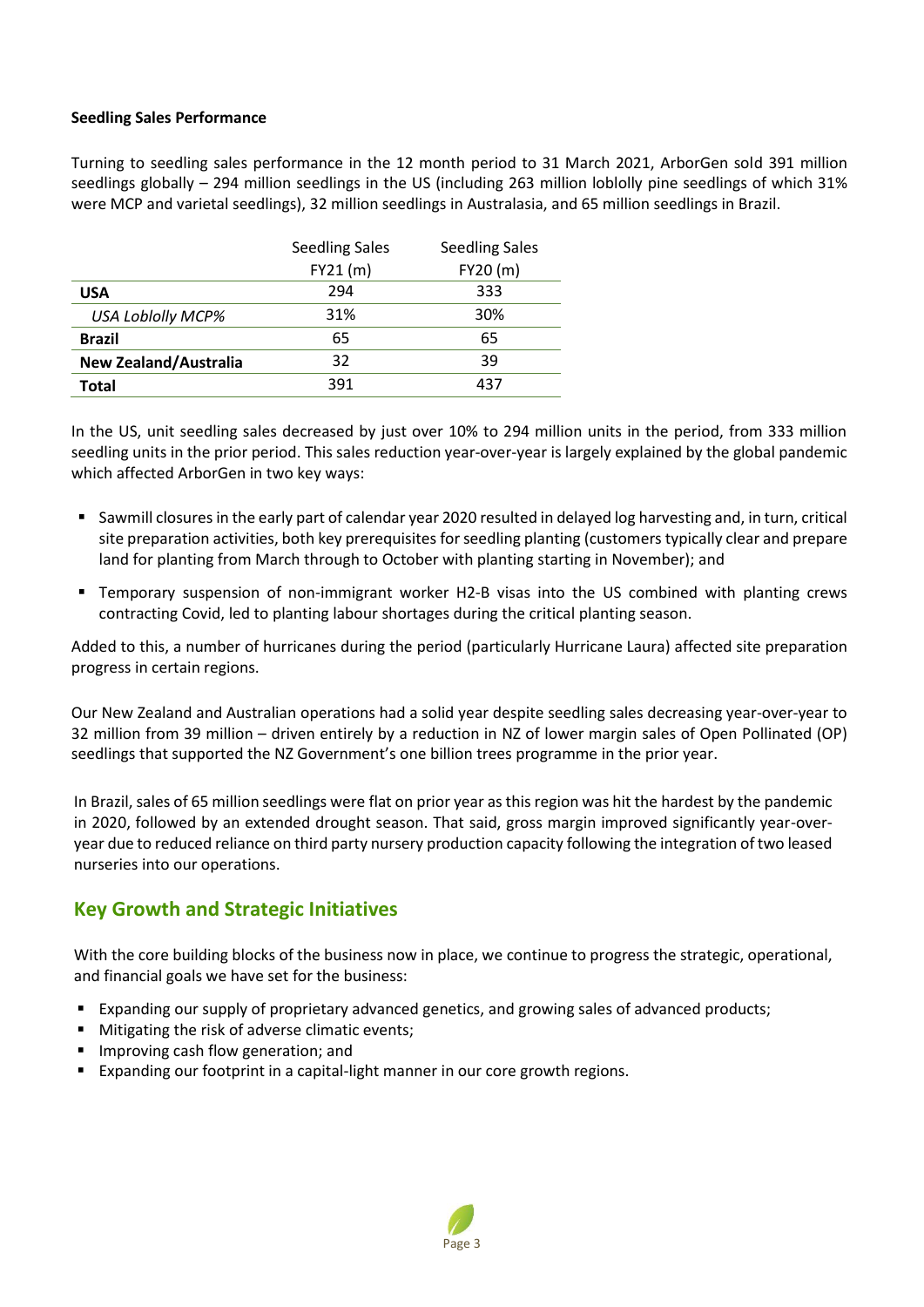#### **MCP Growth Strategy**

The most fundamental strategy for growing our earnings and cash flow is premised on growing supply and sales of our proprietary advanced seedling genetics (MCP) supply and sales in our largest market – the US. Specifically, this involves:

- **•** Developing an extensive portfolio of best-in-class proprietary MCP products through continued investment in research and development;
- Expanding the supply of our proprietary genetics through the establishment of orchards across the US South; and
- Accelerating our Acquire, Build Confidence, Convert and Defend (ABCD) sales and marketing strategy actively acquiring new customers, but importantly, converting or upgrading our customers from lower margin, lower genetic OP seedling to higher value MCP seedlings.

This, in turn, will drive substantial increases in plantation forest productivity and yields, strong financial returns for our customers and also material increases in ArborGen's margins, earnings and cash flow. Proven MCP performance at commercial scale, increased market awareness of the value of MCP products, combined with increasing supply of MCP seed means we are now positioned to realise the gains from over two decades of investment.

#### **Expanding Supply of our MCP Seedlings in the United States**

ArborGen has invested significantly in developing its best-in-class proprietary genetics, deploying those genetics in our seed orchards, and increasing our MCP bagging and pollination activity to increase seed supply in future periods.

As the next chart shows, this historic activity is now bearing fruit, with the availability of our proprietary MCP seedlings in the US showing a marked increase in future supply, particularly in our highest demand US Coastal South and Piedmont markets, as our extensive younger seed orchards have started to flower and produce seed.

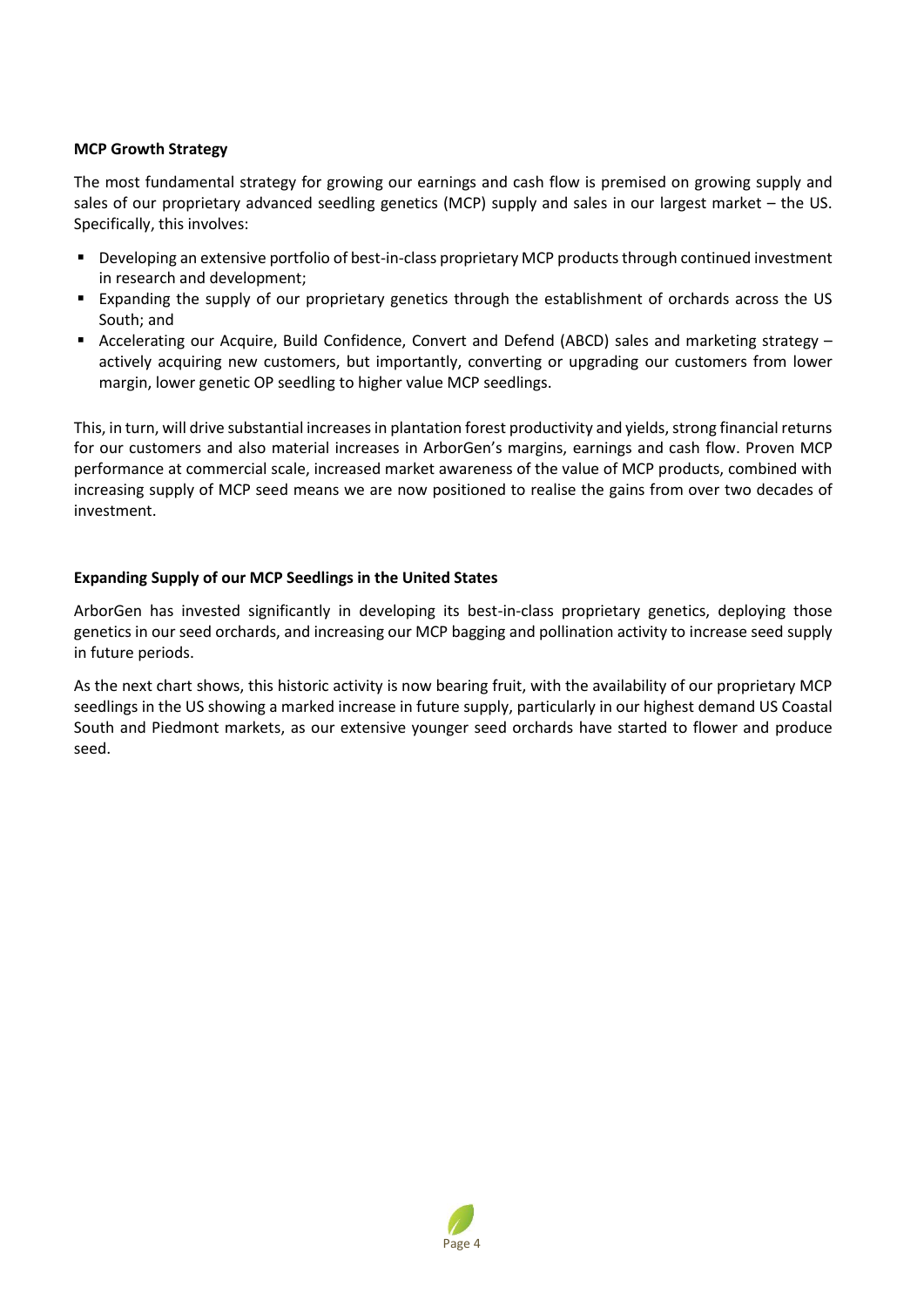

*Note: MCP supply projections are based on a number of factors including the number of trees in our seed orchards, number of flowers bagged and number of flowers pollinated each year which are subject to climatic variabilities), as well as bushels of cones harvested, pounds of seed extracted per bushel, and the number of seedlings per pound of seed. As such, actuals may vary from projections due to biological factors outside of our control, as well as operational decisions.*

We are very pleased to report that after three years of constrained MCP supply due to a number of unusual biological outcomes (including a lower than normal flower count due to extreme frost in 2017) and abnormal weather events including Hurricane Michael 2018, some of our younger orchards have now entered their productive life. Last year's cone harvest (completed in late 2020) generated a material increase in MCP seed production, particularly in our severely constrained Eastern (Coastal and Piedmont) regions. This is seed that is available for seedling sales in the current fiscal year ending March 2022, which has allowed us to substantially increase MCP seedling production this year by over 30%, or approximately 30 million seedlings.

The margin growth potential for ArborGen is substantial as MCP margins are 6-8 times higher than OP margins on an absolute basis.

We have also recently completed our 2021 MCP bagging and pollination activity which saw an unprecedented number of flowers, resulting in a 35% increase in bagging over the prior year. Nearly every orchard surpassed its projected bagging target. In addition, we successfully carried out a night-time MCP pollination trial at our Livingston seed orchard in Texas, which, if successful, is anticipated to enhance seed production in future periods by allowing us maximise the time available for pollination during years when the pollination "window" is short due to problematic weather conditions. We also produced, for the first time, a quantity of Texas and Coastal MCP crosses (pollen from Coastal "fathers" crossed with Texas "mothers" to produce seed) to help us further boost Coastal MCP supply that can be used in certain areas (discussed further below in the Risk Mitigation section).

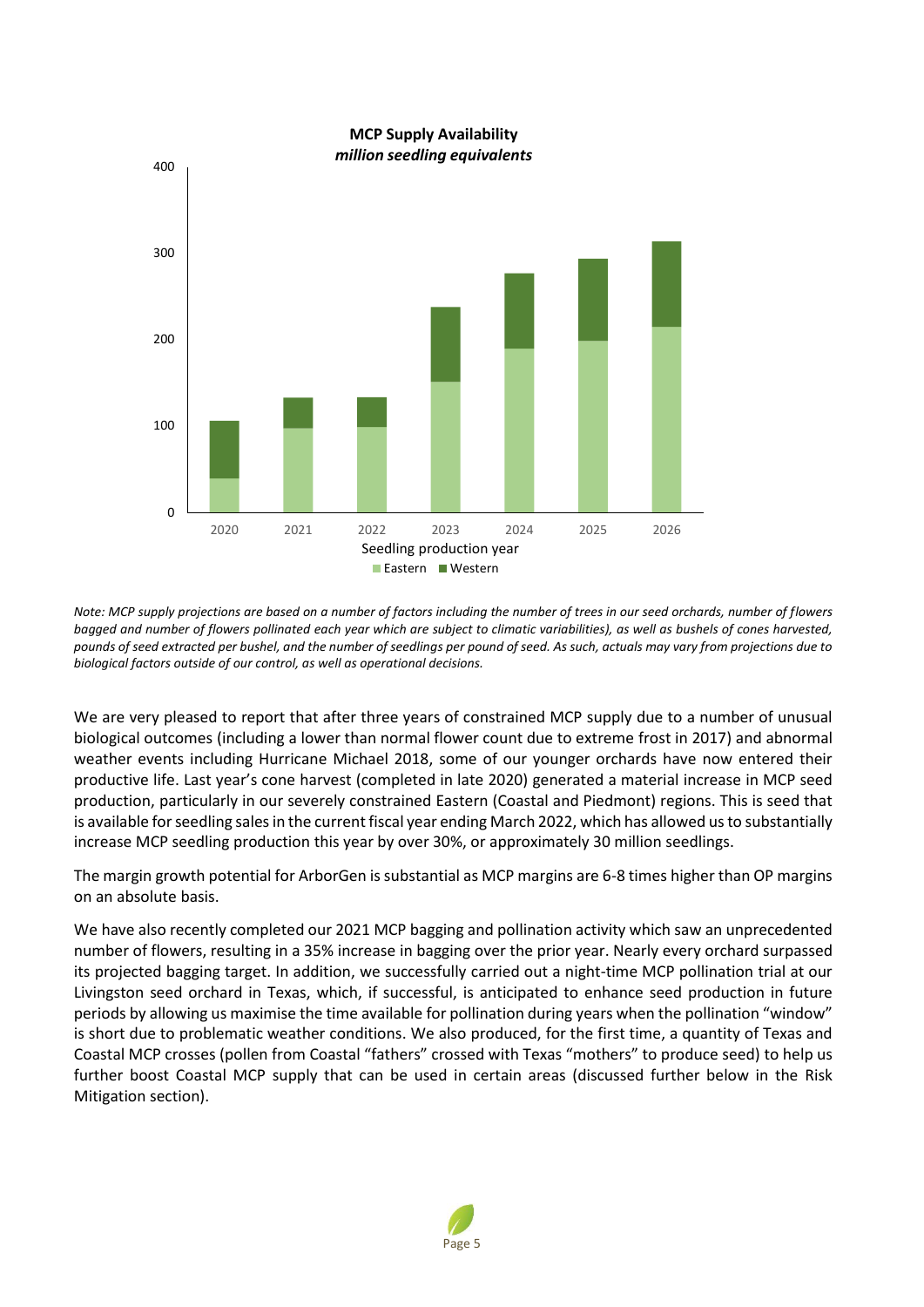Subject to uncontrollable factors, such as hurricanes, the increase in the recently completed 2021 MCP pollination activity will drive a significant boost in MCP seedling supply for the fiscal year ending March 2024. This time lag is explained in the chart below – that is, there are three years from pollination activity to ultimate seedlings sales.



#### **Production Timeline**

#### **Increasing the Proportion of Superior, Further-Advanced Products in our US Advanced Genetics Portfolio**

As explained in our Interim Review, in addition to growing MCP seed supply, we are also focused on advancing our pipeline of next generation advanced products to ensure we continuously move our customers up the MCP value chain – offering them superior products to increase value and maintaining our strong competitive lead in the market. In this respect, we focus our product development efforts each year on ensuring the MCP families we offer our customers are the best available in the market.

We have invested significantly in building the supply pipeline of these products, and we project that the availability of the higher-value MCP products such as MCP-Elite and MCP-2.0 where we have a very strong competitive advantage, will increase substantially over the next five years.

The chart below is a simple illustration of the substantial value created by our top MCP products and varietal products relative to OP products.

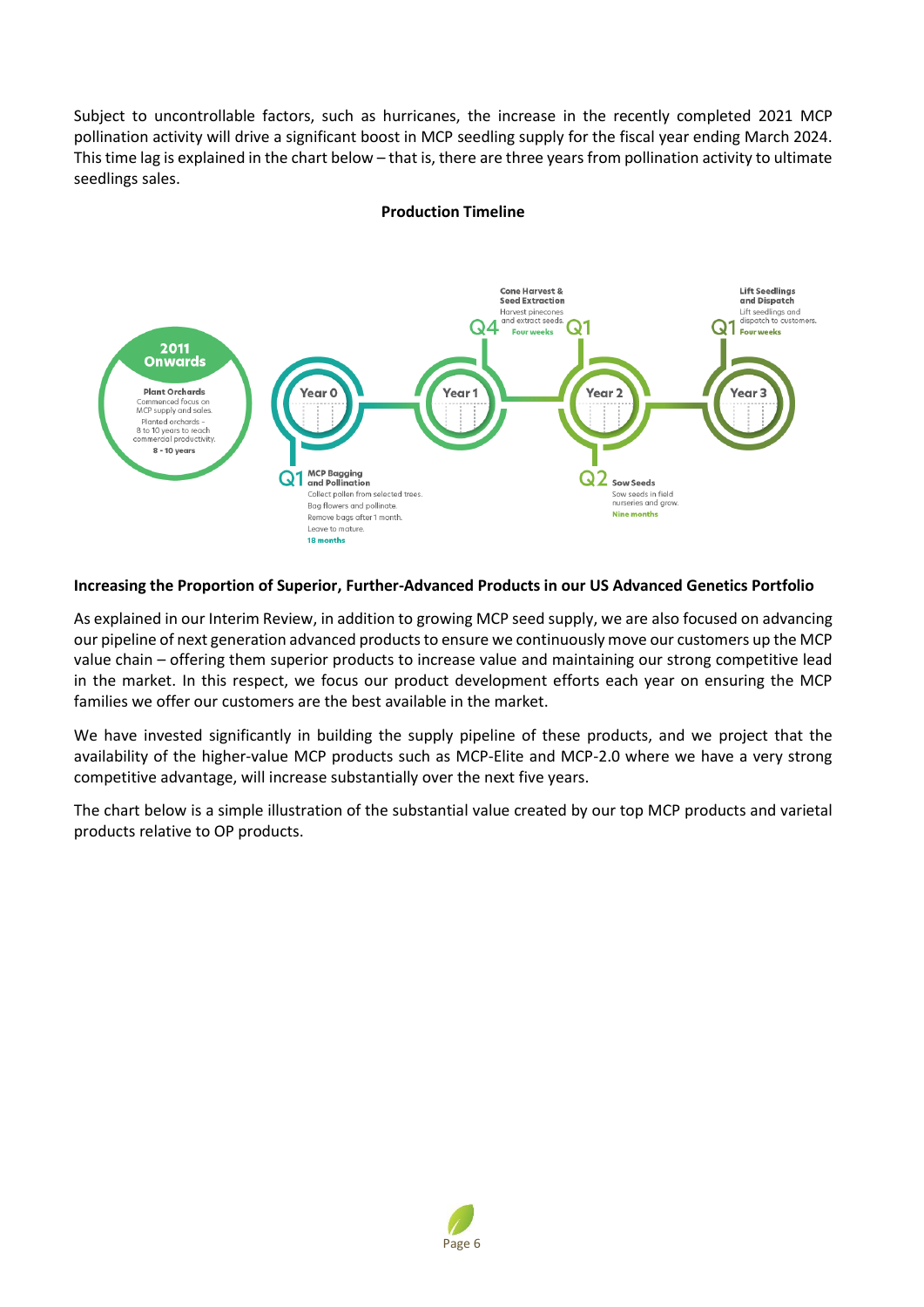

### **Substantial Value Created for Our Customers**

Bare Land Value \$ per acre

*Indicative only – ultimate value accretion is dependent on site location and silviculture regime adopted, amongst a range of other factors. Bare land value, or BLV, is a specialised Discounted Cash Flow technique used for timberland investments that calculates the value of bare land in timber production.*

ArborGen is also the only global developer and supplier of loblolly varietal products which represent the pinnacle of genetics value. Beyond the value they create as products themselves, varietals are used as parents to produce our best-in-class, proprietary OP and MCP products – which no competitor can match.

ArborGen is the clear MCP market leader, responsible for over 85% of all MCP sales in the addressable market over the past five years, and is the only company with a portfolio of MCP products addressing the entire US loblolly market and the only provider of MCP 2.0 products to the market. Our MCP pipeline continues to improve as we integrate new, better MCP parents into our orchards.

# **Mitigating the Risk of Adverse Climatic Events**

Given the nature of our business, we are clearly subject to climatic events that could adversely impact both our seed and seedling production, and hence we have a number of initiatives and standard operating procedures (SOPs) to minimise and mitigate the risks of these events.

With respect to seed production, the most important risk mitigation strategy is to build sufficient inventory of reserve seed so that we are not completely reliant on seed harvested each year. While we have several years of OP seed inventory on hand, MCP seed supplies in some provenances are limited due to the eight to ten year interval between planting orchards and the first seed harvest, and the severe weather events in 2018 which devastated our largest orchard complex. These supply issues, combined with strong and growing demand for MCP, which requires most of our annual seed harvest to be used in annual seedling production have prevented us from reaching our inventory buffer targets. We are actively working on building our buffer MCP seed inventory to combat the risks of adverse weather events and biological factors. In this respect, the projected growth in our MCP seed supply (shown on the chart on page 5) should allow us to reach our minimum twoyears on hand of seed inventory in the next three to four years (we have already begun building inventory in Texas and Arkansas).

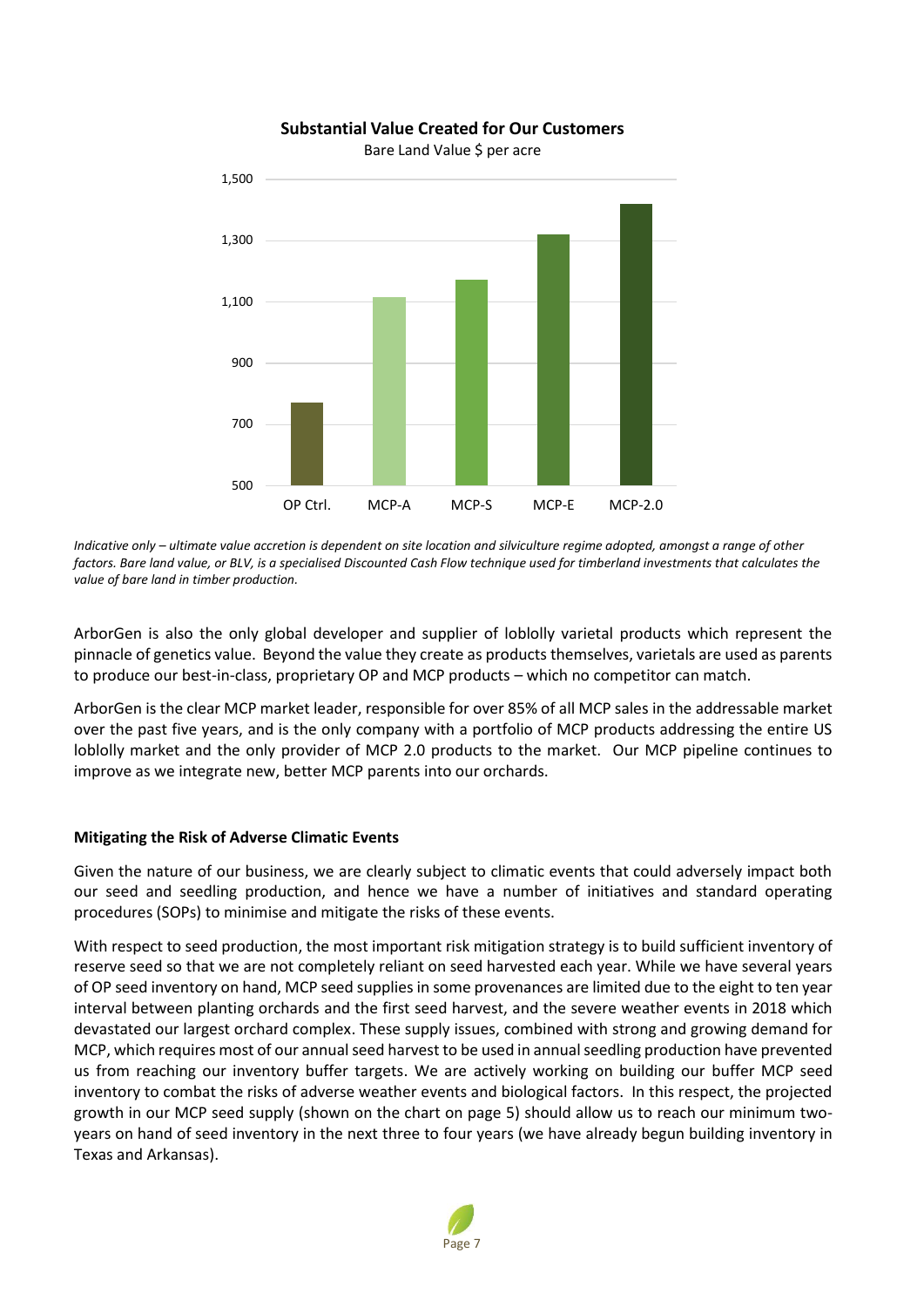Beyond building seed inventory, our orchard investments have allowed us to further reduce MCP seed supply risk:

 We have ten geographically dispersed orchards in South Carolina, Georgia, Florida, Alabama, Texas and Arkansas.



 Investments in orchard capacity made eight to ten years ago are now bearing fruit as the large number of younger trees in our orchards aged between seven and twelve years (representing about 60% of our total orchard trees) are now becoming highly productive, and we continue to plant new trees with improved genetics as older trees are taken out of production.

With respect to seedling production, seedlings are most vulnerable to mortality in the first four to six weeks of growth post sowing of seed from extreme weather events (wind storms, hail storms and flooding). To mitigate losses due to extreme weather, ArborGen has an array of nursery procedures which we are continuously improving including:

- The use of crop covers and wind fences to protect against wind damage;
- Modifying field topography to maximise drainage and minimise flooding; and
- The use of field glues to minimise seed washing away due to heavy rains immediately after planting.

In addition to standard nursery SOPs, we plant more seedlings than we expect to sell during the initial sowing period in the event of seedling losses. Last year we also established the option of sowing an additional crop up to a month after initial sowing through staging of additional buffer seed at our nurseries.

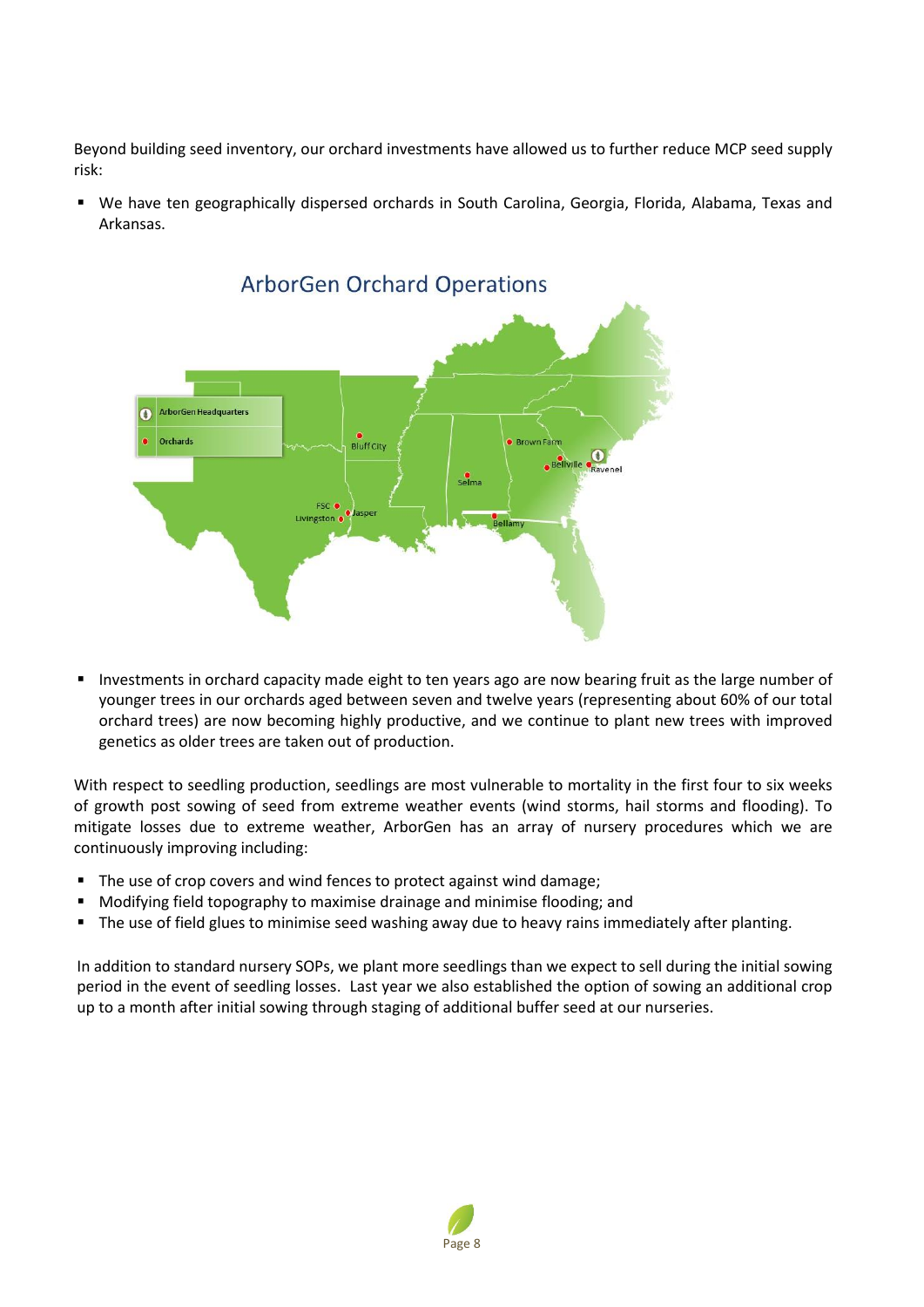#### **Operational Cash Flow Initiatives**

We constantly strive to increase the cash generation performance of our business. While the single largest driver of cash flow improvement comes from converting our customers to higher value genetics, we continue to implement a range of initiatives designed to supplement that core objective. Over the last year, these have included:

- The consolidation of certain nursery and orchard roles resulting in annual savings of \$0.2 million;
- The elimination of certain R&D roles and work streams reducing R&D spend by approximately \$1 million on an annualised basis (about half of the savings will materialise in the current (FY2022) year);
- An increase in collaboration income and lease income (from leasing part of our greenhouse facilities) targeted for the current year;
- **IMPROVED 19** Improved utilisation of equipment across our nurseries;
- Reductions in discretionary overhead costs and capital expenditure in all the regions in which we operate; and
- Accessing government funding programmes, where we qualify, to mitigate Covid related disruptions.

#### **Improved Funding Arrangements**

As reported in our Interim Review, in November 2020, we successfully renegotiated and extended our revolving credit facility agreement with Synovus Financial Corporation (Synovus) relating to our \$17 million letter of credit (LOC) facility in the US, to 31 August 2023 from 31 August 2021. As part of the amendment to the agreement, Synovus also agreed to:

- Increase the annual 60-day (continuous) pay down maximum borrowing limit to \$10 million, up from \$7.5 million previously; and
- **Release the final \$2 million of restricted cash Synovus previously required as collateral.**

The interest rate applicable to the LOC is the 30-day London Inter-bank Offered Rate (LIBOR) base rate plus 2.75% with a minimum annual rate of 3.5%.

The renegotiated agreement provides us with \$4.5 million of additional working capital 'cushion', and is a recognition of strengthened performance and the inherent significant seasonality of the business.

## **Immediate Outlook**

 $\overline{a}$ 

Turning to the current FY2022 fiscal year, increased availability of our proprietary MCP seedlings in the US, improving markets in all regions, and higher demand for our proprietary genetics in the US and Brazil, create strong tailwinds for fiscal 2022. In light of this, and **subject to any uncontrollable factors, we are targeting US-GAAP EBITDA<sup>4</sup> for the current year ending March 2022 to be in the \$13 - \$14.5 million range and further reduction in net debt from internal cash generation across the period**. This target represents significant growth on FY21 which included Covid related government grant income.

<sup>4</sup> Excluding public company / corporate costs of approximately \$1 million

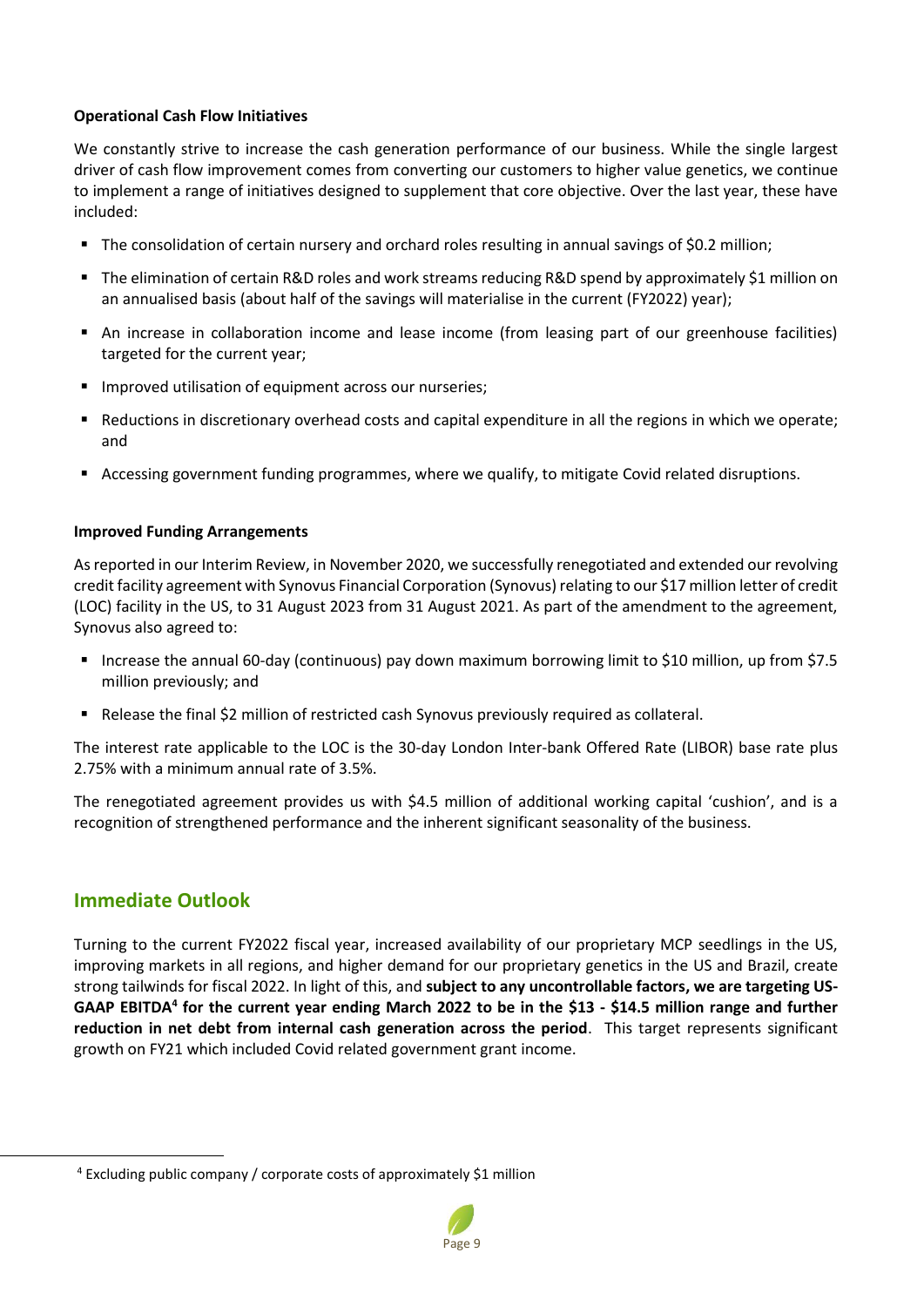#### **United States**

With 50% of adults now fully vaccinated and the expectation that 75%-85% will be vaccinated by August of this year, our operational and sales activities in our largest market will continue to return to normalcy. Consistent with the US Centre for Disease Control recommendations, we are gradually returning to normal operations at our production facilities, increasing our face-to-face customer interactions and participation in industry meetings as they begin to restart. This bodes well for ArborGen's upcoming sales season which commences in December 2021. The regulations around H2-B non-immigrant labour visas have also eased, reducing the risk that this will be a barrier to planting in FY2022.

Moreover, strong underlying demand for solid wood products (particularly softwood products) in the US is driving an expansion in sawmill capacity in the US South, which in turn will support strong demand for softwood seedlings in the current period and beyond.

With approximately 180 million units of our total US loblolly sales of 263 million seedling units last year comprising OP seedlings (approximately 70% of total sales), we are very focused on increasing MCP production and converting existing customers from OP genetics to MCP genetics to create substantial value for customer estates, and to drive earnings growth. In this respect, and as noted earlier, this year we have sown the highest volume of MCP seed in our history (up 30% or 30 million units on last year) for sale in the current fiscal year ending March 2022.

From a demand standpoint, our larger industrial customers now fully understand the increased value our advanced genetics offer them in terms of the economic returns delivered to their forest estates and have stated objectives ranging from 50% to 90% of their estates being planted with MCP genetics over time. As previously indicated, we are now focused on extending our conversion activities into the large private landownersegment) which comprises more than 50% of the total US seedling market and approximately 60% of our customer base in seedling unit terms.

Outside of forestry, our somatic embryo capabilities, genomics and tissue culture expertise create a number of opportunities for us in other crop species. We have already deployed our technology in sugar cane, developed tissue culture protocols for cannabis and are evaluating other opportunities including coffee and cocoa production. We are also evaluating opportunities to license elements of our technology platform in areas that are not competitive with us.

#### **Australia / New Zealand**

The underlying demand drivers for forestry in NZ and Australia remain strong. In NZ, demand is driven by a combination of "wall of wood" age class re-planting of existing forests established in the late 1980s to mid-1990s planting boom, as well as new forest establishment driven by government policies to meet climate commitments, regional development goals, land use change, and increased planting of native species.

We also continue to be focused on growing our NZ horticulture business propagating high-value horticultural species, leveraging our expertise in tissue culture and nursery production to rapidly produce elite germplasm plant material for growers. Currently, we are working on a wide variety of crops including hops, blueberries, rubus and tea.